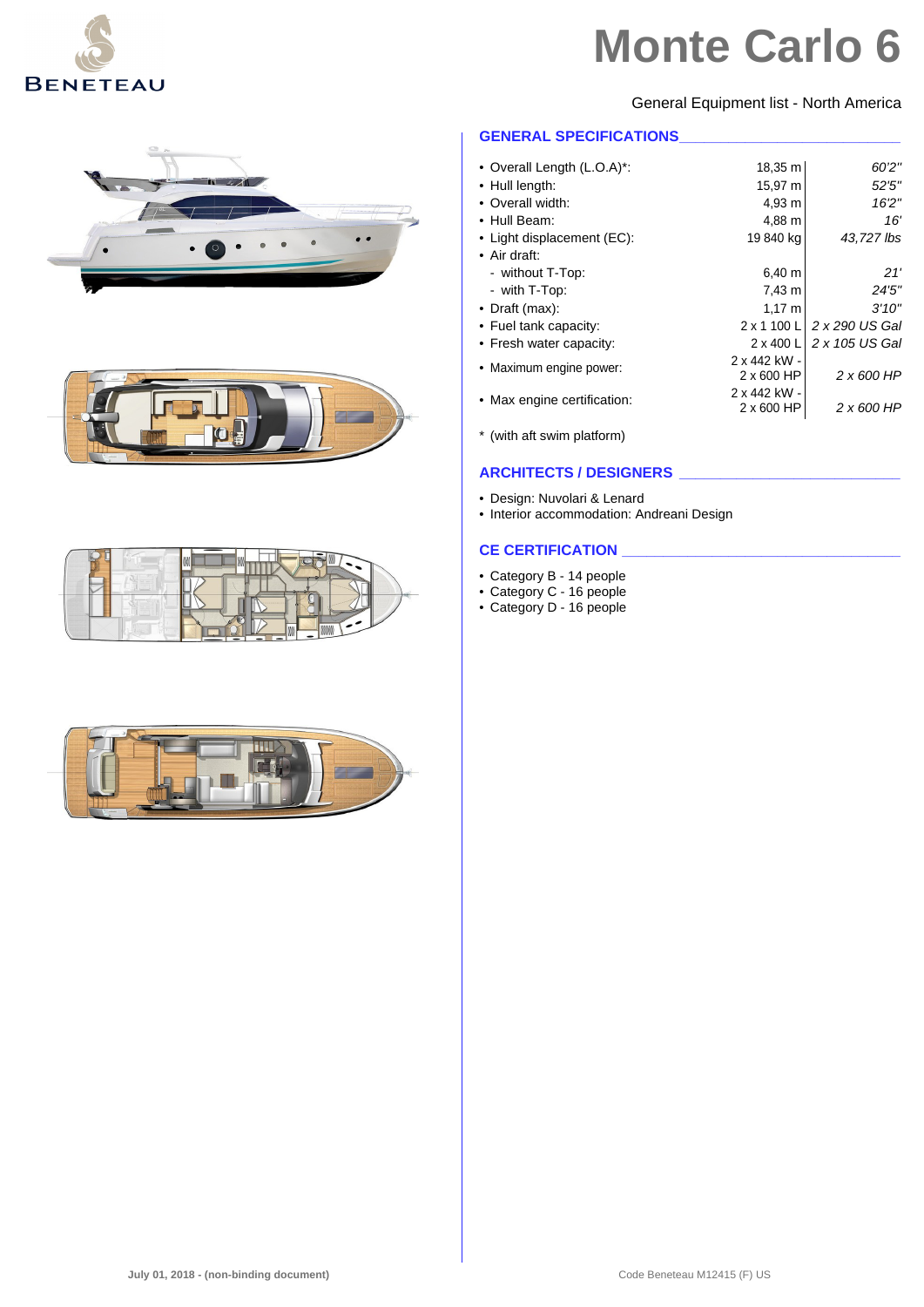

General Equipment list - North America

### **STANDARD EQUIPMENT**

#### **CONSTRUCTION \_\_\_\_\_\_\_\_\_\_\_\_\_\_\_\_\_\_\_\_\_\_\_\_\_\_\_\_\_\_\_\_\_\_\_\_**

#### **HULL**

Composition:

- Ivory white gelcoat
- Sandwich (polyester resin fiberglass balsa core)
- Structural hull counter molding in monolithic laminate (polyester resin fiberalass)
- 13 Portholes including 12 Opening portholes

#### **DECK**

- Composition:
- Ivory white gelcoat
- Sandwich (polyester resin fiberglass balsa core)
- Diamond tip type non-slip surface
- Structural deck counter molded in monolithic laminate

#### **DECK EQUIPMENT\_\_\_\_\_\_\_\_\_\_\_\_\_\_\_\_\_\_\_\_\_\_\_\_\_\_\_\_\_\_\_\_\_\_\_**

- Radar support hoop in stainless steel
- Navigation lights
- LED courtesy lights in gangways, Steps and Stern deck

#### **MOORING - ANCHORING GEAR**

- Bow fitting
- Electric windlass 24V, Power 2 000 W
- Remote control in mooring locker + Windlass control from wheelhouse and flybridge helm stations
- 2 Mooring lockers
- 2 Forward cleats, 2 central and 4 aft in stainless steel
- 6 Stainless steel fairleads to aft of cockpit

#### **SAFETY ON DECK**

- Stainless steel half open pulpit with teak step and hand rail
- Stainless steel pulpit surrounding all flybridge
- 2 Stainless steel handrails on access to sidedeck steps
- 1 Hand rail on rear table

#### **DECK**

- 4 Cup holders
- 1 Opening deck hatch, 1 fixed hatch
- Storage locker
- Pump for deck washing
- Dock access doors

#### **COCKPIT**

- Gate access (starboard)
- 6 People salon
- Uphostery PVC Diamante Snow, piping Diamante Espresso, Open cell foam
- Access hatch to engine compartment
- Liferaft storage or storage locker under cockpit floor
- Access door for large storage room (standard) or crew cabin (option)
- Cockpit shower, with mixing tap hot/cold water
- Access stairway to flybridge
- Retractable ladder in swimming platform with solid wood steps and stainless steel handrails
- Direct and indirect LED lighting
- Teak floor
- 2 110 V shore power
- Aft camera
- Pump for deck washing
- Dock water inlet
- Trunk for shoes and fenders

#### **FLYBRIDGE**

- Grey tinted windscreen, surrounded by stainless steel frame
- Steering console with: Steering compass Steering wheel Electrical engine controls - Rev counter - Fuel gauge - Joystick
- Controls for windlass, trim tabs, lighting, navigation lights, Bilge pumps
- Adjustable pilot seat
- 2 Cupholders and storage tray
- Two seater copilot bench to port
- Salon, 8 persons seating
- Natural solid wood folding table
- Aft sun deck (3 people)
- Galley unit: Sink hot water / Cold water, Electric grill (optional), Storage, Corian Sand countertop
- Radar support hoop, Aerials and lights in black lacquered polyester
- Courtesy lighting (LED)
- Exterior upholstery PVC Diamante Snow, piping Diamante Espresso, Open cell foam
- 4G GARMIN Radar
- Bow thruster control
- 1 Multifunction GARMIN 12" display
- TV Pre-wiring

#### **INTERIOR**

- Slatted teak floor in galley (standard)
- Ivory carpet in salon and cabins
- Teak head floors or Corian color Bone
- Choice of wood interior: Alpi brushed Oak or Alpi mat Walnut
- Furniture topped with leather upholstery

#### **WHEELHOUSE**

#### Headroom: 1,95 m / *6'5''*

- Mirror tinted glass Bay window and black painted frame with full opening (1 opening and 2 folding). Curtain Cream
- "Venetian" blinds in lacquered wood Cream
- Direct and indirect LED lighting
- Port electric switchboard in companionway (24V/110V)

#### **STEERING STATION**

- One-piece windscreen, in non-tinted laminated glass
- 1 Central windscreen wiper with washer
- Defogging system
- Pilot bench and double co-pilot bench, or Seagull Besenzoni Pilot seat with integrated engine controls
- Storage drawer
- Dashboard with Sand metallic paint
- 2 Multifunction GARMIN 17" evo3 displays (Starboard and port)

• Functional controls: wiper, defogging, Fog horn, Navigation lights,

- GARMIN Wifi unit
- GARMIN AIS receiver
- GARMIN VHF RS 90 double station
- Bow thruster control • Trim tab control
- CUMMINS throttle & controls
- Joystick "ZEUS"
- Steering compass

• 1 12 V Power outlet

Windlass • Glove box

**July 01, 2018 - (non-binding document)** Code Beneteau M12415 (F) US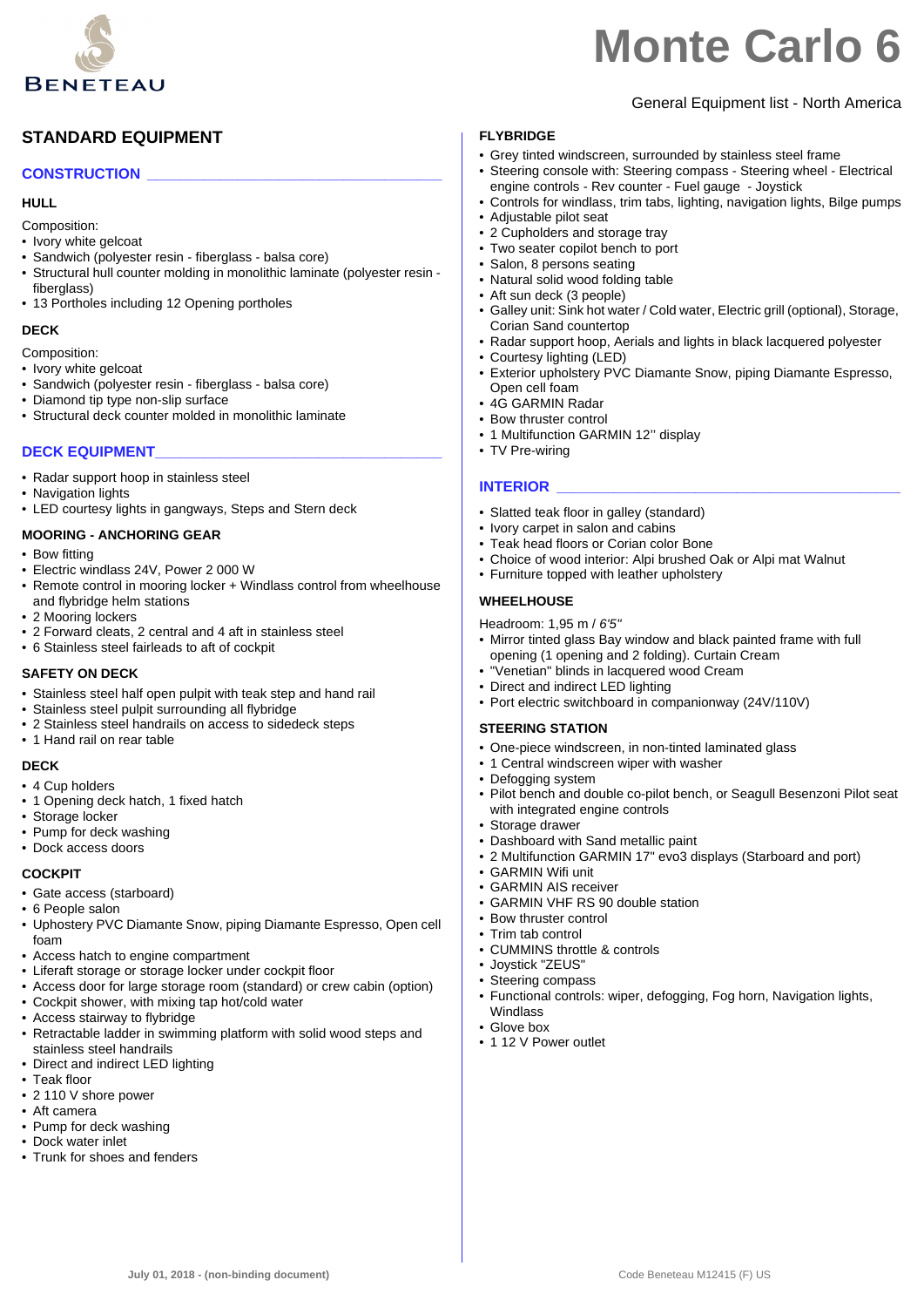

#### **SALON**

- Mirror tinted side windows, 2 openings (port and starboard)
- 6 seater sofa upholstered in Mimic fabric
- 2 seats facing sofa, upholstery Mimic fabric
- Electrically height-adjustable table with Brown or Bordeaux Red faux leather top
- Pre-wiring for 40'' TV + Bose Lifestyle 535 Hi-fi system + Blu Ray player + Apple TV
- 1 110 V Power outlet

#### **GALLEY**

Kitchen-type layout

- Stainless steel sink with mixer tap
- 3 burner induction stove
- Corian countertop
- 2 Drawer fridges 75L / 20 US Gal
- Cutlery storage
- Garbage bin
- Lacquer finished furniture
- 110V Adapter for stove hood
- Microwave oven and grill
- 2 110 V Power outlets
- Freezer icemaker
- Mid-height storage

#### **OWNER CABIN (AFT)**

- Headroom: 1,92 m 2,03 m / *6'4*" *6'8*"
- Full beam cabin
- Double berth (1,95 m x 1,58 m / *6'5*" *x 5'2*")
- Marine mattress with bed base
- Padded bed headboard, Armani Casa
- 2 Bedside tables with drawer and reading light
- 2 Illuminated wardrobes with double closets and shelves
- Direct and indirect LED lighting • 2 110 V Power outlets
- 2 Panoramic opening porthole-fitted windows with blinds, Cream blackout curtain
- Location for 32'' LED television
- Pre-wiring for 32'' TV + Fusion 700 player + Bose Lifestyle 535 Hi-fi system
- 2 Illuminated wardrobes with hanging locker and shelving
- 4 Storage drawer (portside)
- Mirror

#### **OWNER HEAD COMPARTMENT**

Headroom: 1,95 m - 2,05 m / *6'5" - 6'9"*

- Electric toilet Vacuflush + shared rigid holding tank (208 L / *55 US Gal*)
- Italian shower with rain shower column
- Sink with mixer tap
- Mirror and storage space
- Automatic shower water drainage (by gravity, towards a reserve plug 50 L / *13 US Gal*)
- 1 110 V Power outlet
- Opening hull porthole with Cream blackout blinds
- 1 Towel rail

# General Equipment list - North America

### **VIP CABIN (FORWARD)**

- Headroom: 2,02 m / *6'8"*
- Double berth (1,98 m x 1,40 m / *6'6" x 4'7"*) or two simple beds (sliding system)
- Marine mattress with bed base
- Padded bed headboard, Majilite
- 4 Opening hull portholes, with shades, Cream blackout curtain
- Long natural light wells, with opening deck hatch, fitted blinds and mosquito screens
- 2 Illuminated wardrobes with hanging locker and shelving
- Storage
- 2 110 V Power outlets
- Direct and indirect LED lighting • TV Pre-wiring + Fusion 700 player + Bose 2.1 Hi-fi system

### **VIP HEAD COMPARTMENT**

Headroom: 1,95 m - 2,05 m / *6'5" - 6'9"*

- Electric toilet Vacuflush + shared rigid holding tank (208 L / *40 US Gal*)
- Separated shower stall with door
- Sink with mixer tap
- Shower with mixer tap
- Mirror and storage space
- Automatic shower water drainage (by gravity, towards a reserve plug 50 L / *13 US Gal*)
- Opening hull porthole
- 1 Towel rail
- 1 110 V Power outlet

#### **GUEST CABIN (SIDE)**

Headroom: 1,87 m - 2,02 m / *6'2" - 6'8"*

- 2 Sliding beds, double bed available: 1,91 m x 0,74 m / *6'3" x 2'5"*  (Single bed) or 1,91 m x 1,48 m / *6'3" x 4'10"* (Double bed)
- Marine mattresses
- Padded bed headboards, Majilite
- 2 Opening hull portholes, with shades, Cream blackout curtain • Bedside tables with drawer and reading light
- 1 110 V Power outlet
- Hanging locker with lighting
- TV Pre-wiring + Fusion 700 player + Bose 2.1 Hi-fi system

#### **GUEST HEAD COMPARTMENT**

Headroom: 1,94 m - 2,05 m / *6'5" - 6'9"*

- Vacuflush electric day toilet + shared rigid holding tank
- Separated shower stall with door
- Sink with mixer tap, Sink in Corian Bone
- Shower with mixer tap
- Mirror and storage space
- Automatic shower water drainage
- Opening hull porthole
- 1 Towel rail
- 1 110 V Power outlet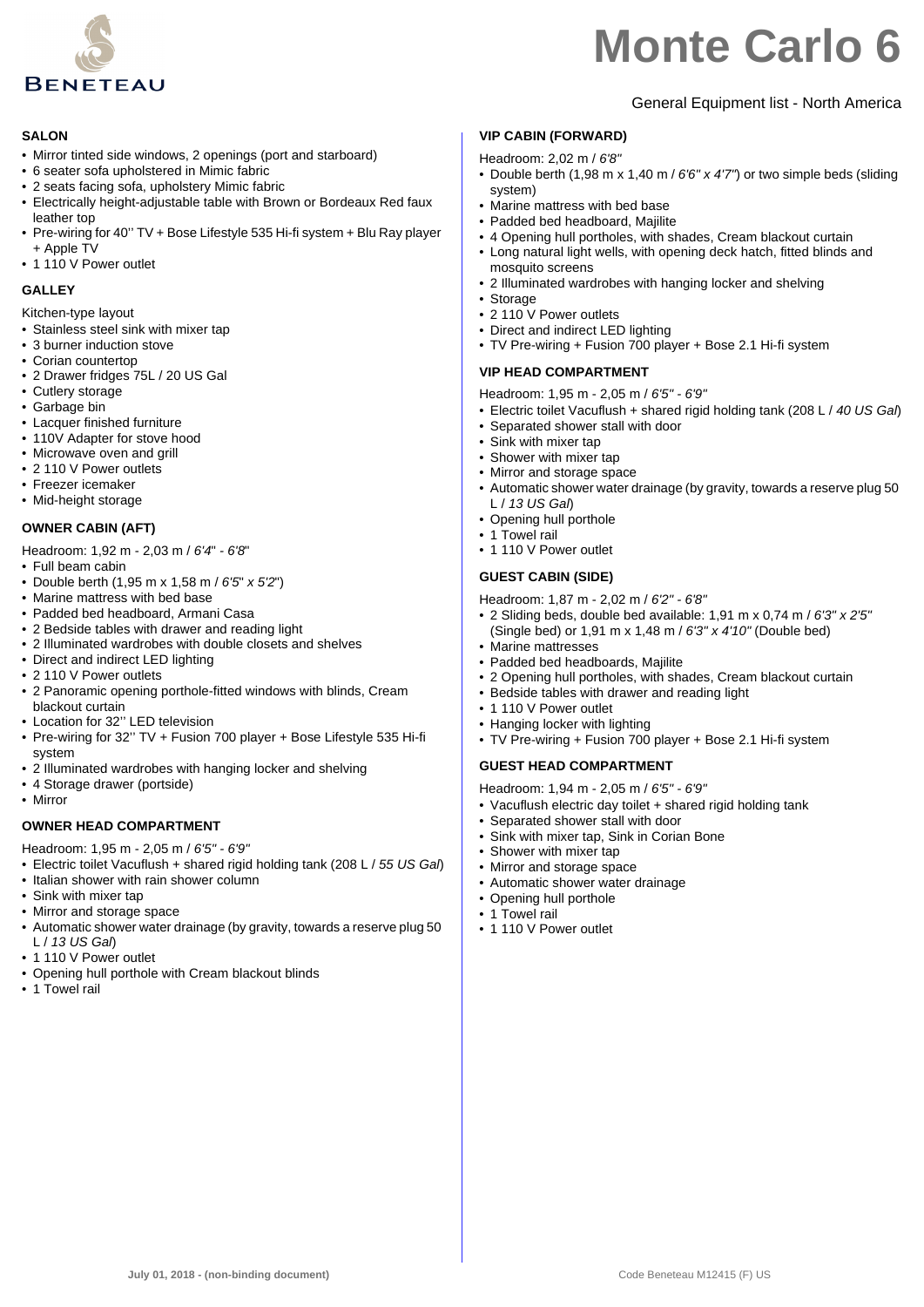

#### General Equipment list - North America

#### **ENGINE \_\_\_\_\_\_\_\_\_\_\_\_\_\_\_\_\_\_\_\_\_\_\_\_\_\_\_\_\_\_\_\_\_\_\_\_\_\_\_\_\_\_\_\_\_\_\_\_\_\_\_\_\_\_\_\_\_\_\_\_\_\_\_\_\_\_\_\_\_\_\_\_\_\_\_\_\_\_\_\_\_\_\_\_\_\_\_\_\_\_\_\_\_\_\_\_\_\_\_\_**

Pods propulsion:

- Cummins QSC 8.3 Zeus 2 x 442 kW (2 x 600 HP)
- Fuel filter with decanter (on each engine)
- Sea water filter (on each engine)
- Air intakes on the deck for engine compartment cooling
- Hot air extraction forced by electric ventilators
- Engine room foam soundproofed
- Fire extinguishing system activated from the steering station (wheelhouse and Fly)
- Stainless steel fuel filler
- 2 fuel tanks, each with a 1 100 L (*290 US Gal*) capacity

Steering system:

- Electrical system
- 2 Outdrives with counter rotating propellers
- Control joystick (wheelhouse & flybridge)
- System Cummins Skyhook
- Automatic trim tabs

#### **ELECTRICITY**

- 24 V 110 V Electrical panel
- 8 12 V batteries (4 engine batteries: 50 Amp + 4 service batteries: 140 Amp)
- Radio-controlled wireless switches (without battery)
- 2 230 V 50 Hz 63A shore supply with 15 m cable (or 2 110 V 60 Hz, according to country)
- 3 Bilge pumps: 2 electric 1 manual
- 1 Extinguisher
- Inverter: 24 V / 12 V
- Load balancer
- Battery charger: 24 V 60 Amp
- 110V Sockets: in salon, Galley, heads and cabin
- 12V Power outlet at steering stations (wheelhouse and flybridge)
- Direct and indirect LED lighting (internal and external)
- 13.5 KVA 110 V / 50 Hz Generator

#### **PLUMBING \_\_\_\_\_\_\_\_\_\_\_\_\_\_\_\_\_\_\_\_\_\_\_\_\_\_\_\_\_\_\_\_\_\_\_\_\_\_\_\_\_\_\_\_\_\_\_\_\_\_\_\_\_\_\_\_\_\_\_\_\_\_\_\_\_\_\_\_\_\_\_\_\_\_\_\_\_\_\_\_\_\_\_\_\_\_\_\_\_\_\_\_\_\_\_\_\_**

- 2 Rotomolded water tanks, 2 x 400 L / *2 x 105 US Gal*
- Stainless steel water fill
- Shore freshwater supply
- Water pump for pressurizing hot/cold water system
- 80 L / *21 US Gal* water heater working off engine heat exchanger and 110 V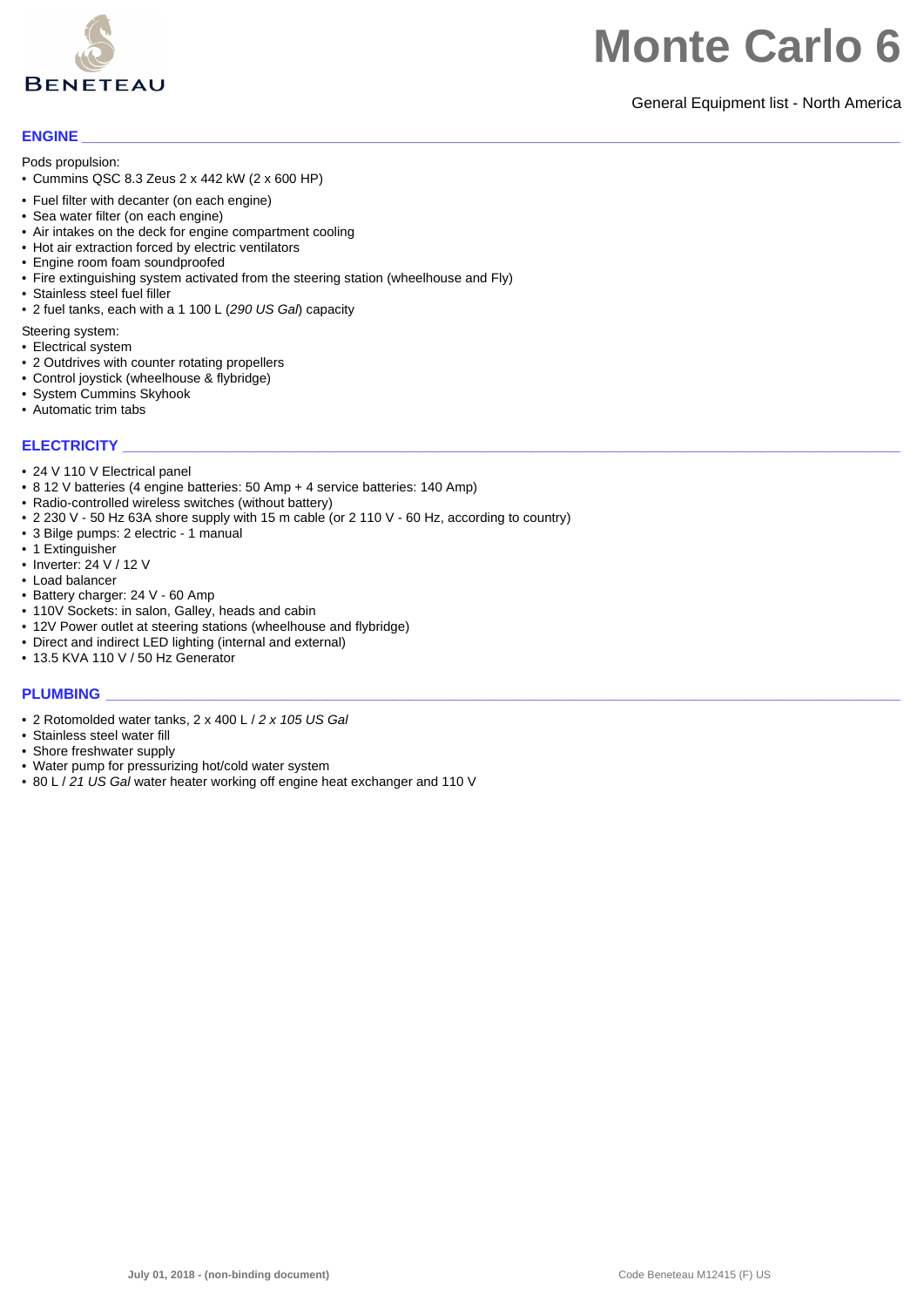

General Equipment list - North America

### **TRIM LEVEL**

|                                                                                          | <b>ADVANTAGE EXCLUSIVE</b> |  |
|------------------------------------------------------------------------------------------|----------------------------|--|
| • Galley unit on transom                                                                 |                            |  |
| • LED lights integrated to the foredeck                                                  |                            |  |
| • Electric lounge chairs on foredeck                                                     |                            |  |
| • Teak foredeck and catwalks                                                             |                            |  |
| • Hydraulic swim platform (max load 350Kg)<br>• Dinghy cradle integrated to the platform |                            |  |
| • Deck searchlight                                                                       |                            |  |

### **OPTIONS**

#### **OPTIONAL LAYOUT VERSIONS**

#### **CREW CABIN (accessible from the swim platform)**

Headroom: 1,63 m / *5'4"*

- Single bed (1,97 m x 0,75 m / *6'6" x 2'6"*)
- Shower
- VacuFlush toilet
- Water washbasin with hot and cold water mixer tap under pressure
- 1 Fixed porthole + 1 Opening porthole
- Storage for fenders